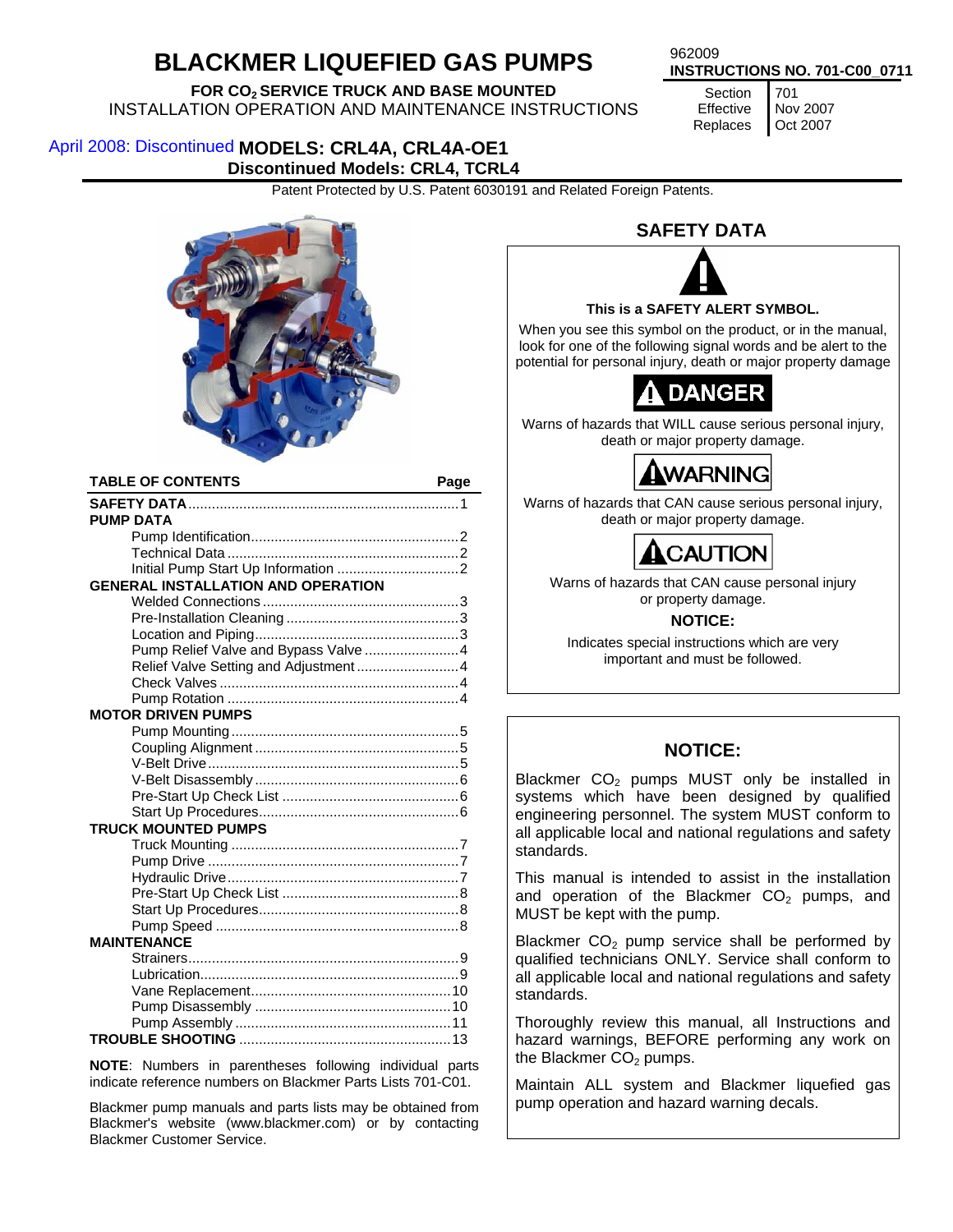## **SAFETY DATA**



## **PUMP DATA**

### **PUMP IDENTIFICATION**

A pump Identification tag, containing the pump serial number, I.D. number, and model designation, is attached to each pump. It is recommended that the data from this tag be recorded and filed for future reference. If replacement parts are needed, or if information pertaining to the pump is required, this data must be furnished to a Blackmer representative.

| <b>TECHNICAL DATA</b>                   |                                    |  |
|-----------------------------------------|------------------------------------|--|
| Torque required @100 psi<br>(6.9 bar)   | 205 lbs ft (278 Nm)                |  |
| <b>Maximum Operating</b><br>Temperature | 240°F (115°C)                      |  |
| <b>Maximum Operating</b><br>Temperature | $-30^{\circ}$ F (-34 $^{\circ}$ C) |  |
| Maximum Pump Speed                      | 640 RPM                            |  |
| Maximum Differential<br>Pressure        | 100 PSI (6.9 Bar)                  |  |
| Maximum Working<br>Pressure             | 525 PSI (36.2 Bar)                 |  |

• Technical Data is for standard materials of construction. Consult Blackmer Material Specs for optional materials of construction.

### **INITIAL PUMP START UP INFORMATION**

| Model No.: __________________________________ |
|-----------------------------------------------|
|                                               |
|                                               |
|                                               |
|                                               |
|                                               |
|                                               |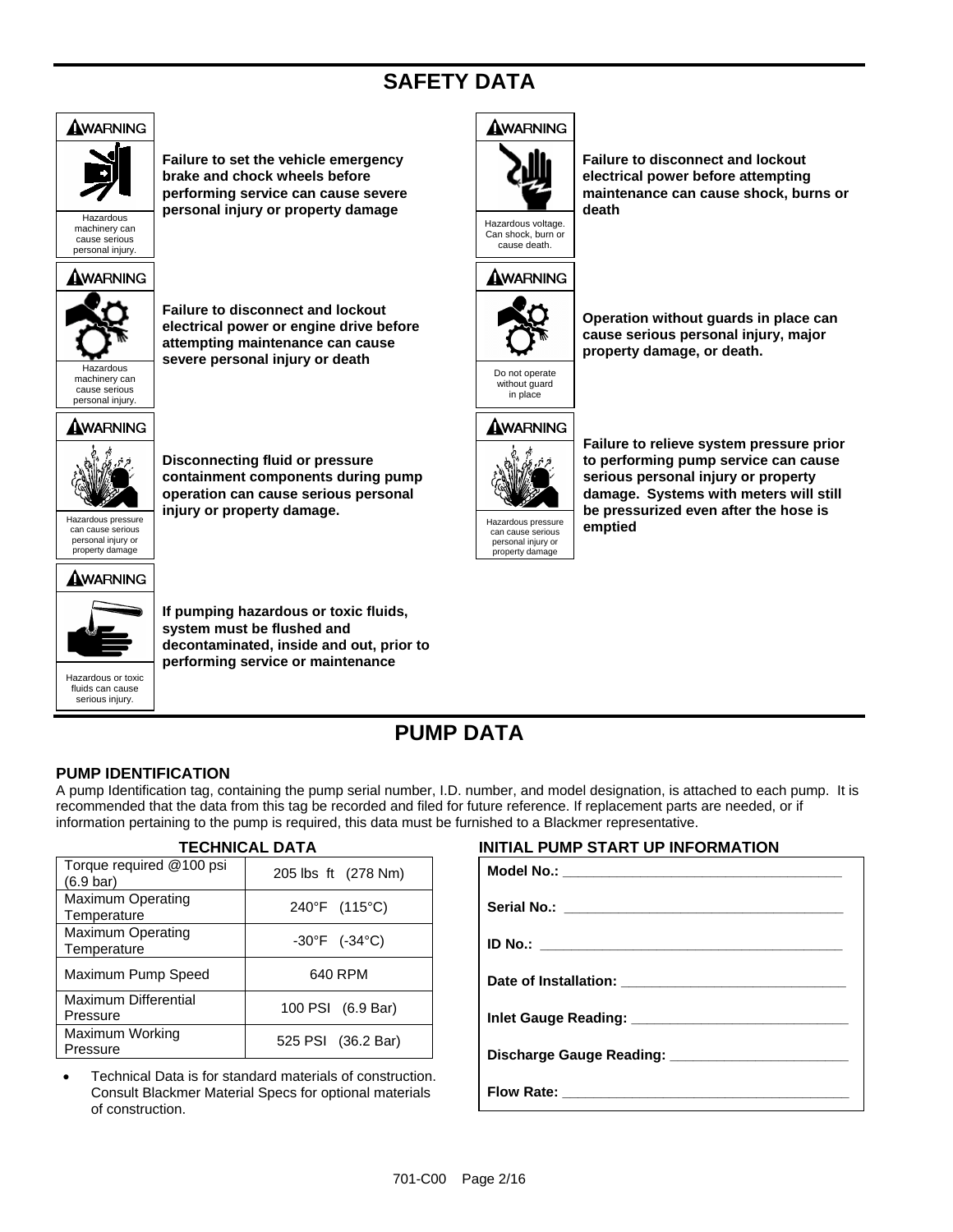## **GENERAL INSTALLATION AND OPERATION**

#### **NOTICE:**

**Blackmer pumps must only be installed in systems designed by qualified engineering personnel. System design must conform with all applicable regulations and codes and provide warning of all system hazards.** 

## **WELDED CONNECTIONS**

#### **NOTICE:**

**Pumps with welded connections contain three nonmetallic o-ring seals that will be damaged if welding is done with these o-rings installed.** 

Prior to welding the piping, remove the O-rings from under the inlet flange, outlet flange and relief valve cover as indicated in Figure 1.

Reinstall the inlet and outlet flanges. Weld the piping to the the inlet and outlet flanges. After the welding is complete, reinstall the O-rings.



## **PRE-INSTALLATION CLEANING**

#### **NOTICE:**

#### **New pumps contain residual test fluid and rust inhibitor. If necessary, flush pump prior to use.**

Foreign matter entering the pump WILL cause extensive damage. The supply tank and intake piping MUST be cleaned and flushed prior to pump installation and operation.

#### **LOCATION AND PIPING**

Pump life and performance will be significantly reduced when installed in an improperly designed system. Before starting the layout and installation of the piping system, review the following:

- 1. Locate the pump as near as possible to the source of supply to avoid excessive inlet pipe friction.
- 2. The inlet piping and fittings should be at least as large as the intake port on the pump. It should slope downward to the pump, and should not contain any upward loops. Minimize the number of intake line fittings and eliminate restrictions such as sharp bends; globe valves, unnecessary elbows, and undersized strainers.
- 3. A strainer must be installed in the inlet line to protect the pump from foreign matter. The strainer should be located at least 24" (0.6m) from the pump, and have a net open area of at least four times the area of the intake piping. Strainers must be cleaned regularly to avoid pump starvation.
- 4. The intake and discharge piping system must be free of all leaks.
- 5. Expansion joints, placed at least 36" (0.9m) from the pump, will compensate for expansion and contraction of the pipes. Contact the flexible connector/hose manufacturer for required maintenance/care and design assistance in their use.
- 6. ALL piping and fittings MUST be properly supported to prevent any piping loads from being placed on the pump.
- 7. Check alignment of pipes to pump to avoid strains which might later cause misalignment. See Figure 2. Unbolt flanges or break union joints. Pipes should not spring away or drop down. After pump has been in operation for a week or two, completely recheck alignment.



- Install pressure gauges in the NPT ports provided in the pump casing to check pump performance at start up.
- 9. The use of a 1.5" or 2" vapor return line will speed up delivery by preventing pressure build up at the receiving tank and reducing pressure in the supply tank.
- 10. Keeping the liquefied gas systems full of liquid, even when idle, will keep the O-rings from changing shape, shrinking or super cooling. Evaporation of liquefied gas leaves an abrasive powder on the surface which can cause wear to the pump, meter, and seals.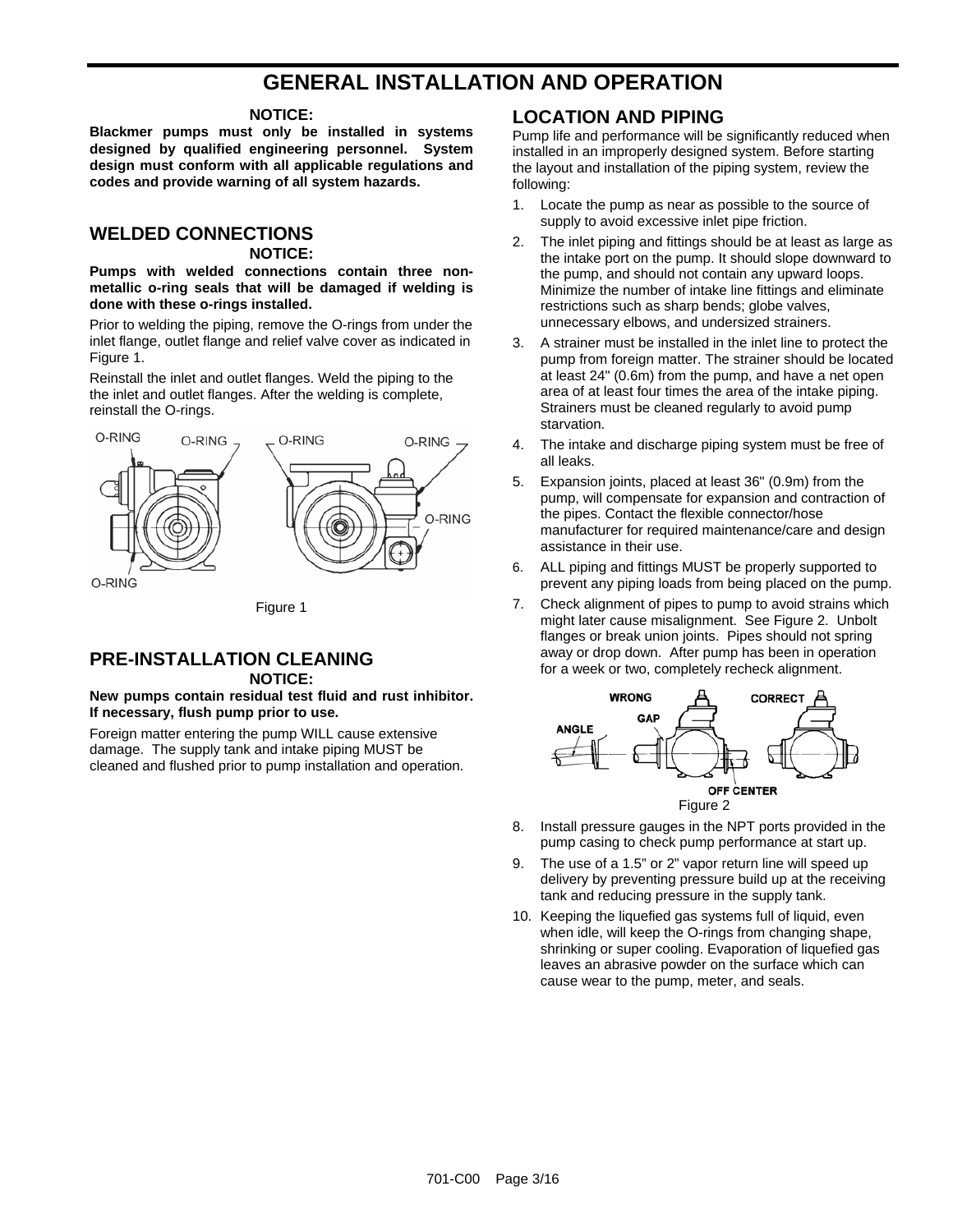## **GENERAL INSTALLATION AND OPERATION**

## **INTERNAL PUMP RELIEF VALVE AND EXTERNAL BYPASS VALVE**

#### **NOTICE:**

**The pump internal relief valve is designed to protect the pump from excessive pressure and must not be used as a system pressure control valve.** 

For ALL liquefied gas applications, install an external bypass valve, and any necessary piping, back to the tank. DO NOT pipe the bypass valve back to the intake line. The setting on the external bypass valve must be at least 25 psi (1.7 bar) lower than the pump internal relief valve setting. The valve and piping must be of adequate size to accommodate the full flow from the pump when the discharge line is closed. The pump internal relief valve is factory set at approximately 125 PSI (8.6 bar).

Refer to Blackmer Bypass Valve Installation and Maintenance Instructions for bypass valve settings and adjustments.



Figure 3 – Bypass Valve Mounting

## **RELIEF VALVE SETTING AND ADJUSTMENT**

The relief valve pressure setting is marked on a metal tag attached to the valve cover. Generally, the relief valve should be set at least 15 - 20 psi (1.0 - 1.4 Bar) higher than the operating pressure, or the external bypass valve setting.

#### **DO NOT remove the R /V Cap OR adjust the relief valve pressure setting while the pump is in operation.**

- 1. **To INCREASE the pressure setting,** remove the relief valve cap, loosen the locknut, and turn the adjusting screw *inwar*d, or clockwise. Replace the valve cap.
- 2. **To DECREASE the pressure settin**g, remove the relief valve cap, loosen the locknut, and turn the adjusting screw *outwar*d, or counterclockwise. Replace the valve cap.

Refer to the individual Blackmer pump parts lists for various spring pressure ranges.





**Incorrect settings of the pressure relief valve can cause pump component failure, personal injury, and property damage.** 



damage



**Relief valve cap is exposed to pumpage and will contain some fluid** 

Hazardous or toxic fluids can cause serious injury.

## **CHECK VALVES**

The use of check valves or foot valves in the supply tank is not recommended with self-priming, positive displacement pumps.

If the possibility of liquid backflow exists when the pump is off, a check valve in the pump discharge piping is recommended because the pump can motor in the reverse rotation and create undue stress on all attached components. Never start a pump when it is rotating in the reverse rotation as the added starting torque can damage the pump and related equipment.

## **PUMP ROTATION**

**NOTICE:** 

#### **Confirm correct pump rotation by checking the pump rotation arrows respective to pump driver rotation.**

Blackmer CRL4 and TCRL4 pumps have a double ended rotor and shaft, enabling them to be driven from either shaft end. To change rotation, rotate the pump 180 degrees so that the opposite shaft becomes the driven shaft. The shaft protector (186) MUST be mounted over the non-driven shaft.



**Operation without guards in place can cause serious personal injury, major property damage, or death.**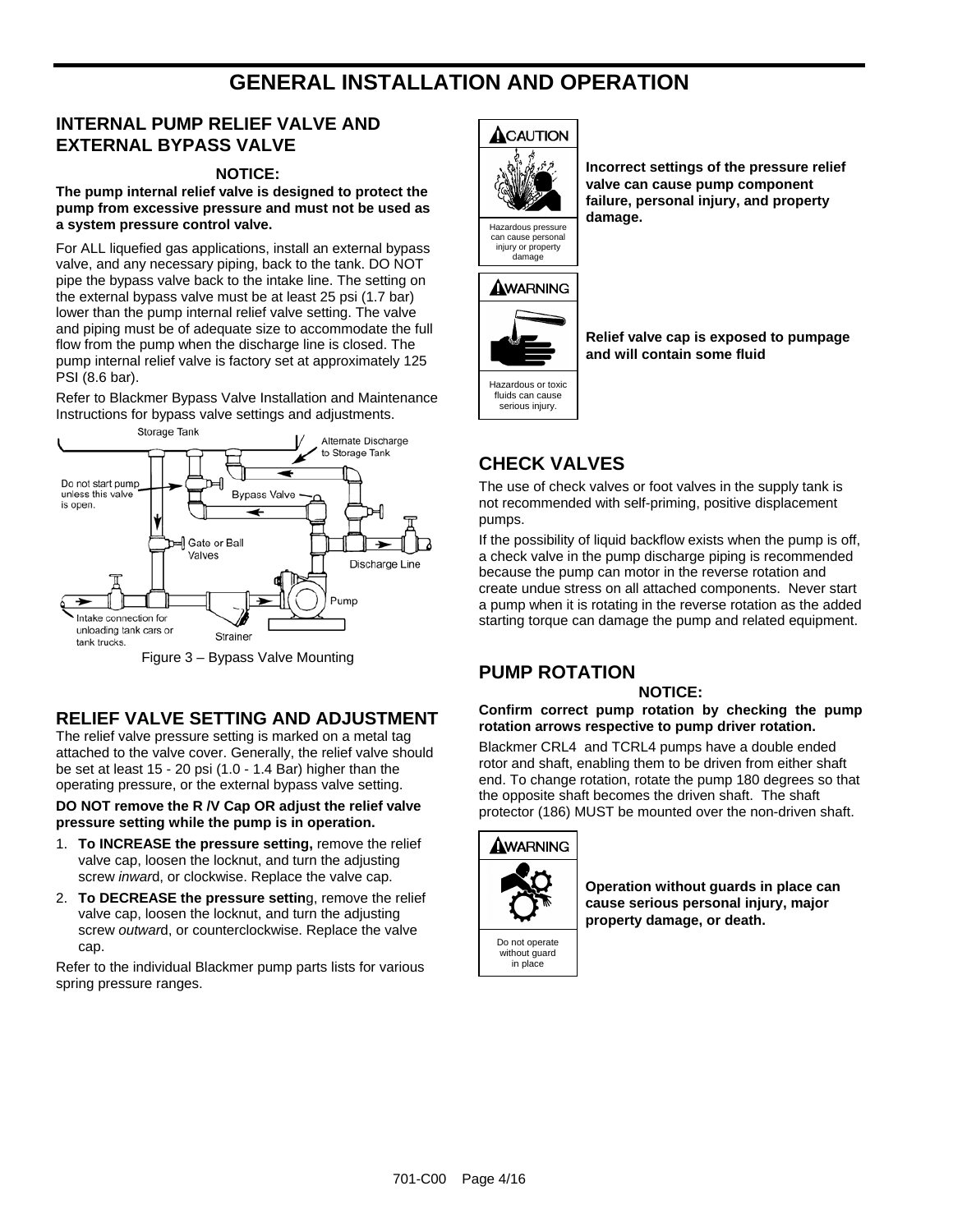# **MOTOR DRIVEN PUMPS - INSTALLATION AND OPERATION**



- **Install, ground and wire to local and National Electrical Code requirements.**
- **Install an all-leg disconnect switch near the unit motor.**
- **Disconnect and lockout electrical power before installation or service**
- $\blacktriangle$ **Electrical supply MUST match motor nameplate specifications.**

 **Motors equipped with thermal protection automatically disconnect motor electrical circuit when overload exists. Motor can start unexpectedly and without warning.** 

#### **NOTICE:**

**Consult the "General Installation and Operation" section of this manual for system information.** 

## **PUMP MOUNTING**

Permanently mount the unit by securing the base plate with adequately sized anchor bolts to a level concrete floor following recommended industry standards (See Figure 4). A solid foundation will reduce system noise and vibration, and will improve pump performance. Refer to ANSI/HI standards or a suitable pump handbook for information on typical pump mounting and foundations. Check coupling alignment after pump and base assembly is secured to the foundation.



### **COUPLING ALIGNMENT**

The pump must be directly coupled to a gear reducer and/or driver with a flexible coupling. Verify coupling alignment after installation of new or rebuilt pumps. Both angular and parallel coupling alignment MUST be maintained between the pump, gear, motor, etc. in accordance with manufacturer's instructions. See Figure 5.

1. Parallel alignment: The use of a laser alignment tool or dial indicator is preferred. If a laser alignment tool or dial indicator is not available, use a straightedge. Turn both shafts by hand, checking the reading through one complete revolution. Maximum offset should be less than .0005" (0.127 mm).

- 2. Angular alignment: Insert a feeler gauge between the coupling halves. Check the spacing at 90° increments around the coupling (four checkpoints). Maximum variation should not exceed 0.005" (0.127 mm). Some laser alignment tools will also check angular alignment.
- 3. Replace the coupling guards after setting alignment.



Figure 5 – Coupling Alignment



**Operation without guards in place can cause serious personal injury, major property damage, or death.** 

## **V-BELT DRIVE**

For installation of Blackmer V-belt units, first mount the pump and the motor base to the unit base. Do not fully tighten the motor mounting bolts until properly installing and adjusting the belts as follows:

- 1. Wipe the cone surface of the pump QD hub (152A) and the inside of the pump sheave hub with a clean cloth moistened with a light grade of machine oil. This will allow for a more uniform draw and prevent the cone surfaces from "freezing" before being tightened.
- 2. With the pump shaft key (35) in place, align the key seat and slide the QD hub (152A) on the shaft, flange end first. Slide the large end of the sheave (152) bore over the taper on the QD hub. Insert the three sheave capscrews (152G) through the clearance holes in the sheave, and start them into the tapped holes of the QD hub (152A). Repeat this procedure to assemble the motor QD hub (152E) and sheave (152D).
- 3. To install the belts (181), shorten the center distance of the drive by moving the motor towards the pump, until the belts can be put on the sheaves (152 & 152D) without forcing.
- 4. Align the sheaves so that the faces are parallel, then snug up the sheave capscrews (152C & G).
- 5. Measure the span length as shown in Figure 6. Deflection 1/64\* (0.04mm) per inch of span Span Length Force

Figure 6 - V-Belt Adjustment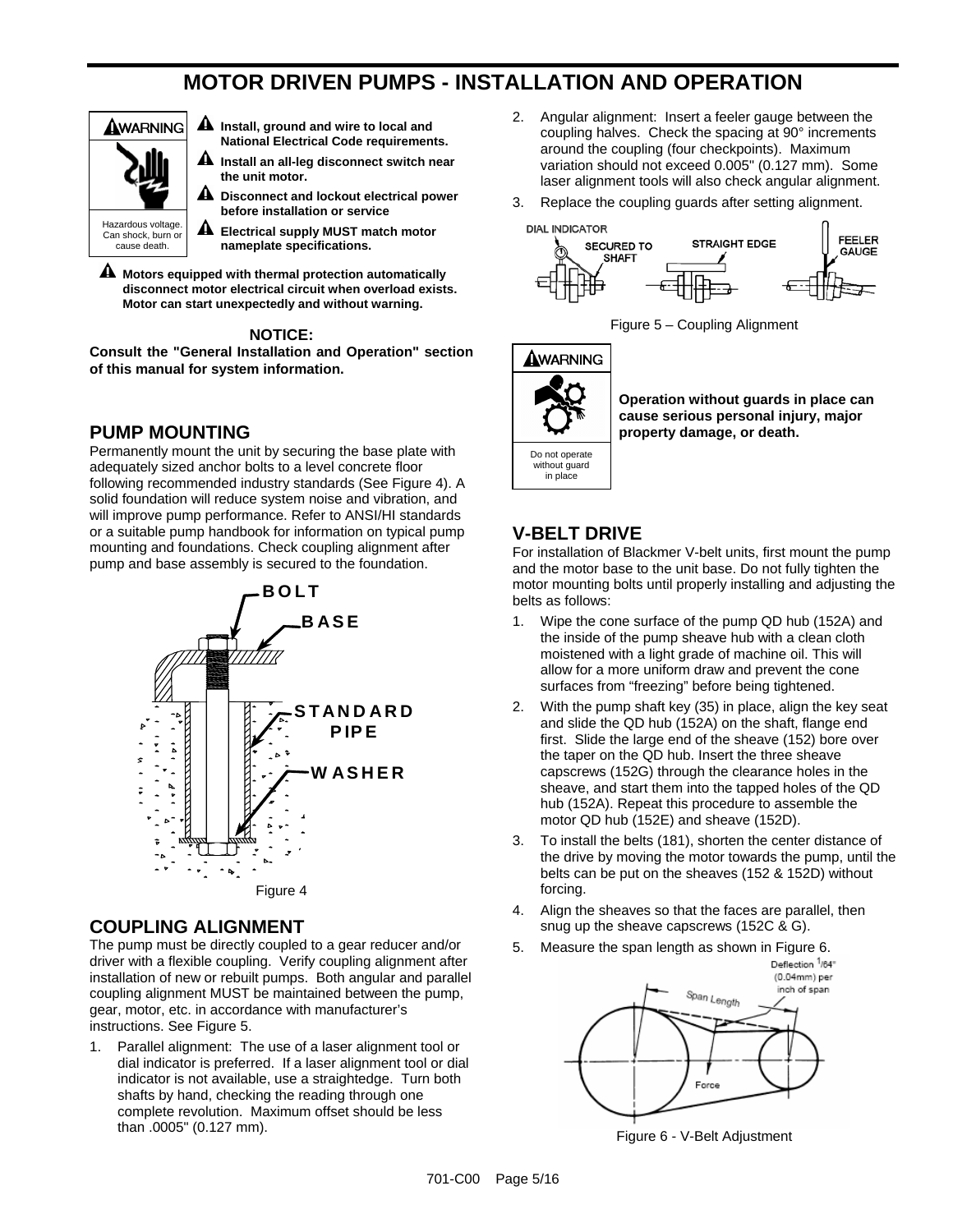## **MOTOR DRIVEN PUMPS - INSTALLATION AND OPERATION**

**V-BELT DRIVE** …. Continued

6. Adjust the motor base (183) and apply a specified force (see Table 1) against the belt, at the center of the span, so that the belt is deflected 1/64 inch (0.04 mm) for every inch (25.4 mm) of span. For example, the deflection of a 20 inch (508 mm) span would be 20/64 or 5/16 inch (7.9 mm). The force required should be within the range given in Table 1 for a properly tensioned drive. A new set of belts should be initially tensioned to the upper limit.

| <b>SMALL SHEAVE</b>     | <b>BELT DEFLECTION FORCE</b> |                     |
|-------------------------|------------------------------|---------------------|
| <b>OUTSIDE DIAMETER</b> | <b>Minimum</b>               | <b>Maximum</b>      |
| 2.5" to 4.5"            | $3.0$ lbs                    | 4.75 lbs            |
| (63 mm to 114 mm)       | $(1.4 \text{ kgs})$          | $(2.2 \text{ kgs})$ |
| 4.75" to 7.0"           | $4.0$ lbs                    | $6.0$ lbs           |
| (121 mm to 178 mm)      | $(1.8 \text{ kgs})$          | $(2.7$ kgs)         |

|  | Table 1 - Deflection Force Per Belt |  |  |
|--|-------------------------------------|--|--|
|--|-------------------------------------|--|--|

- 7. Check again to ensure the sheaves (152 & 152D) are parallel, then tighten the sheave capscrews (152C & 152G), the motor mounting nuts (183B) and the adjusting screw locknut (183B).
- 8. Assemble the belt guard (182) and the belt guard brace (182A) to the unit base (32).



**Operation without guards in place can cause serious personal injury, major property damage, or death.** 

9. Check the belt tension after 24-48 hours of operating. Recheck the tension periodically and tighten the belts as required. DO NOT overtighten belts. Inspect belts periodically for signs of excessive wear, and replace as required.

## **V-BELT DISASSEMBLY**

- 1. Remove the belt guard (182) and the guard base (182A). Loosen the adjusting screw locknut (183B) on the motor base (183) and the motor mounting nuts.
- 2. Ease the tension on the belts (181) by moving the motor towards the pump to shorten the center distance of the drive. Remove the belts by sliding them over the sheaves (152 & 152D). DO NOT force the belts over the grooves.
- 3. To remove the sheave from the hub, first remove the three sheave capscrews (152C or 152G). Then screw two of the capscrews into the threaded holes in the sheave hub (152A or E). If the cone grip is hard to break loose, tap the end of the shaft or the QD hub with softfaced mallet while maintaining pressure on the screw.
- 4. The QD hub should slide smoothly off the shaft. If it is tight on the shaft, gently pry it loose with a screwdriver or a small wedge placed in the split part of the flange.

**Refer to Blackmer V-Belt Parts List and Instructions for V-belt drive and guard part numbers.** 

## **PRE-START UP CHECK LIST**

- 1. Inspect complete piping system and supports to ensure that no piping loads are being placed on the pump.
- 2. Verify proper coupling or V-belt alignment.
- 3. Install pressure gauges in the 1/4" NPT intake and discharge ports located on the pump casing to check pump performance after start-up.
- 4. Ensure all valves and fittings in piping system are in the start-up or operating positions.
- 5. Jog the pump motor to verify proper pump rotation.

## **START UP PROCEDURES**

#### **NOTICE:**

#### **Consult the "troubleshooting" sections of this manual if difficulties during start up are experienced.**

- 1. SLOWLY build pressure in the pump.
- 2. Start the motor.
- 3. Check pressure gauges to ensure the system is operating within expected parameters. Record the gauge readings in the "Initial Start Up Information" section of this manual for future reference.
- 4. Inspect piping, fittings, and associated system equipment for leaks, noise, vibration and overheating.
- 5. Check the flow rate to ensure the pump is operating within the expected parameters. Record flow rate in the "Initial Start Up" section of this manual.
- 6. Close the discharge valve and check the differential pressure across the pump. Pressure must not exceed the pressure setting of the external bypass valve.
- 7. With the discharge valve still closed, momentarily close the manual shut-off valve in the bypass return line to check the pump internal relief valve. The differential pressure will be approximately 150 and 170 PSI (10.3 and 11.7 bar).
- 8. The external bypass valve must always be set at least 25 PSI (1.7 bar) lower than the internal pump relief valve. NOTE: The normal operating pressure must be at least 5 - 15 PSI (0.3 -1.0 bar) less than the external bypass valve setting. Pump speeds which result in higher pressures (nearing the valve setting) forces the liquid to recirculate, creating excessive wear on the pump and equipment.



**Pumps operating against a closed valve can cause system failure, personal injury and property damage** 

can cause personal injury or property damage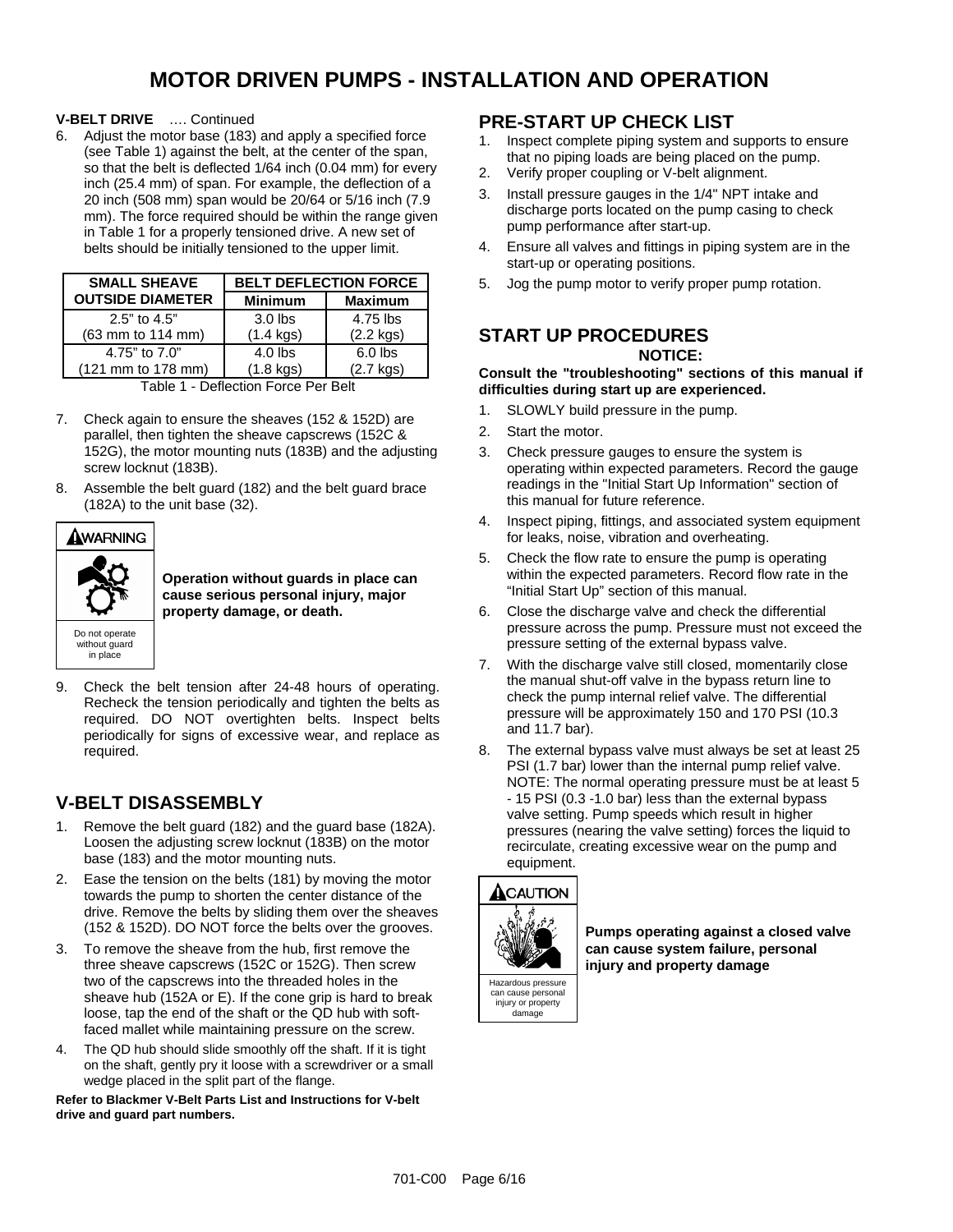## **TRUCK MOUNTED PUMPS - INSTALLATION AND OPERATION**



**Failure to set the vehicle emergency brake and chock wheels before performing service can cause severe personal injury or property damage.** 

#### **NOTICE:**

**Consult the "General Installation and Operation" section of this manual for system information.** 

### **TRUCK MOUNTING**

These pumps can be bolted to the truck frame or on a saddle hung below the frame, and MUST be adequately supported.

## **PUMP DRIVE**

The pump may be driven by a power take-off through universal joints. When using universal joints, a splined slip joint, properly lubricated, must be used on the connecting jack shaft to prevent end thrust on the pump shaft. It is very important to install a proper drive line to avoid excessive wear, vibration and noise (see Fig. 7 and Table 2).

General guidelines to follow for proper pump drive:

- 1. Do not use square slip joints.
- 2. Use the least number of jack shafts as is practical.
- 3. Use an even number of universal joints.
- 4. The pump shaft and power take-off shaft must be parallel in all respects. Use an angular level measuring device to ensure the PTO and pump shaft are parallel to each other. If necessary, the pump can be shimmed to correct any misalignment. The PTO shaft coming off at the transmission does not need to be perfectly horizontal as long as the pump is shimmed to have its shaft parallel in all respects to the PTO shaft.
- 5. The yokes of the universals at both ends of the jack shaft must be parallel and in phase.
- 6. The maximum recommended angle between the jack shaft and the pump shaft is 15 degrees. See Table 2.

Failure to follow any of these guidelines may result in a gallop or uneven turning of the pump rotor, which will in turn cause a surging vibration to the liquid stream and piping system. Contact the supplier of the drive line components for specific design assistance.





**A drive shaft guard between the PTO and pump must be provided to prevent personal injury, property damage, or death.** 



**Note: A Drive Shaft Guard between the pump and the PTO MUST be provided. (Not Shown)**  Figure 7 – Pump Drive

| <b>Angle of Drive Shaft</b> |                |                 |
|-----------------------------|----------------|-----------------|
| $1^\circ$ through $5^\circ$ | 6° through 10° | 11° through 15° |
| Very good                   | Good           | Fair            |
|                             | Table 2        |                 |

## **HYDRAULIC DRIVE**

Truck mounted pumps may also be driven hydraulically. Hydraulic motors should be well supported with their shafts parallel to the pump shaft in all respects. Blackmer provides an optional close-coupled hydraulic motor adapter. The adapter provides for straight alignment of a hydraulic motor drive through a solid coupling connected to a straight key pump shaft. This coupling connection requires grease lubrication every three months at minimum. See the "Lubrication" section of this manual.



without guard in place

**Operation without shaft protector can cause serious personal injury, major property damage, or death.**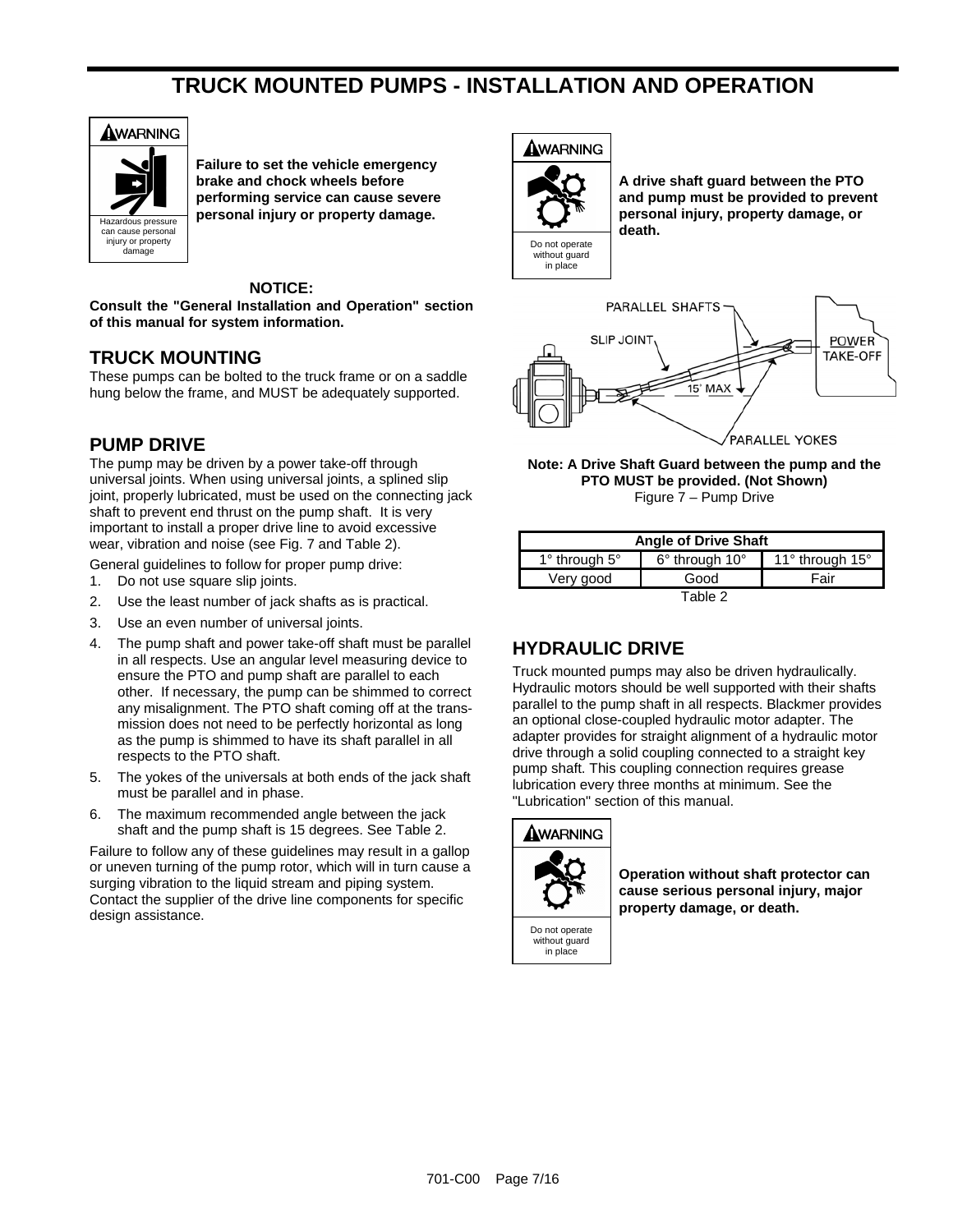## **TRUCK MOUNTED PUMPS - INSTALLATION AND OPERATION**

## **PRE-START UP CHECK LIST**

- 1. Install pressure gauges in the 1/4" NPT ports located on the pump casing. These can be used to check the actual inlet and discharge conditions after pump start-up.
- 2. Check the alignment of the pipes to the pump. Pipes must be supported so that they do not spring away or drop down when the pump flanges or union joints are disconnected.
- 3. Secure appropriate hose connections.

## **START UP PROCEDURES**

**NOTICE:** 

**Consult the "General Pump Troubleshooting" section of this manual if difficulties during start up are experienced.** 



injury or property damage

**Pumps operating against a closed valve can cause system failure, personal injury and property damage** 

- 1. Open the shut-off valve in the bypass return line.
- 2. If the tank outlet valve is:
	- a. **Lever Operated** Pull the control knob all the way out. Manually check the lever under the truck to see that it is in the completely OPEN position.
	- b. **Discharge Pressure Operated** Keep the discharge line valve closed. When pump is started, it will build up enough pressure to open the tank outlet valve. NOTE: This type of valve usually requires approximately 20 PSI (1.4 bar) differential pressure to open and approximately 15 PSI (1.0 bar) differential pressure to keep it open. If the piping is quite large, it may be necessary to restrict the discharge line shut-off valve in order to maintain sufficient pressure to keep the tank outlet valve open.
- 3. Start the pump. Confirm proper pump rotation by checking the pump rotation arrows.
- 4. Check the pump speed. Pump speed must never exceed the recommended maximum. See "Technical Data" section of this manual.
- 5. Check the pressure gauges to ensure the system is operating within expected parameters. Record the gauge readings in the "Initial Start Up Information" section of this manual for future reference.
- 6. Inspect piping, fittings, and associated system equipment for leaks, noise, vibration and overheating.
- 7. Check the flow rate to ensure the pump is operating within the expected parameters. Record the flow rate in the "Initial Start Up Information" section of this manual for future reference.
- 8. Close the discharge valve and check the differential pressure across the pump. It must not exceed the pressure setting of the external bypass valve.
- 9. With the discharge valve still closed, momentarily close the manual shut-off valve in the bypass return line to check the internal pump relief valve. The differential pressure should be about 100 PSI (6.9 bar).
- 10. The external bypass valve must always be set at least 25 PSI (1.7 bar) lower than the pump internal relief valve. NOTE: The normal operating pressure must be at least 5 - 15 PSI (0.3 - 1.0 bar) less than the external bypass valve setting. Pump speeds which result in higher pressures (nearing the valve setting) forces the liquid to be recirculated, creating excessive wear on the pump and equipment.

## **PUMP SPEED**

PTO and hydraulically driven units MUST contain speed control devices to prevent pump speeds above the maximum RPM specifications, regardless of the truck engine unloading speeds. Should fluid delivery be appreciably less than expected, see the "Troubleshooting" section.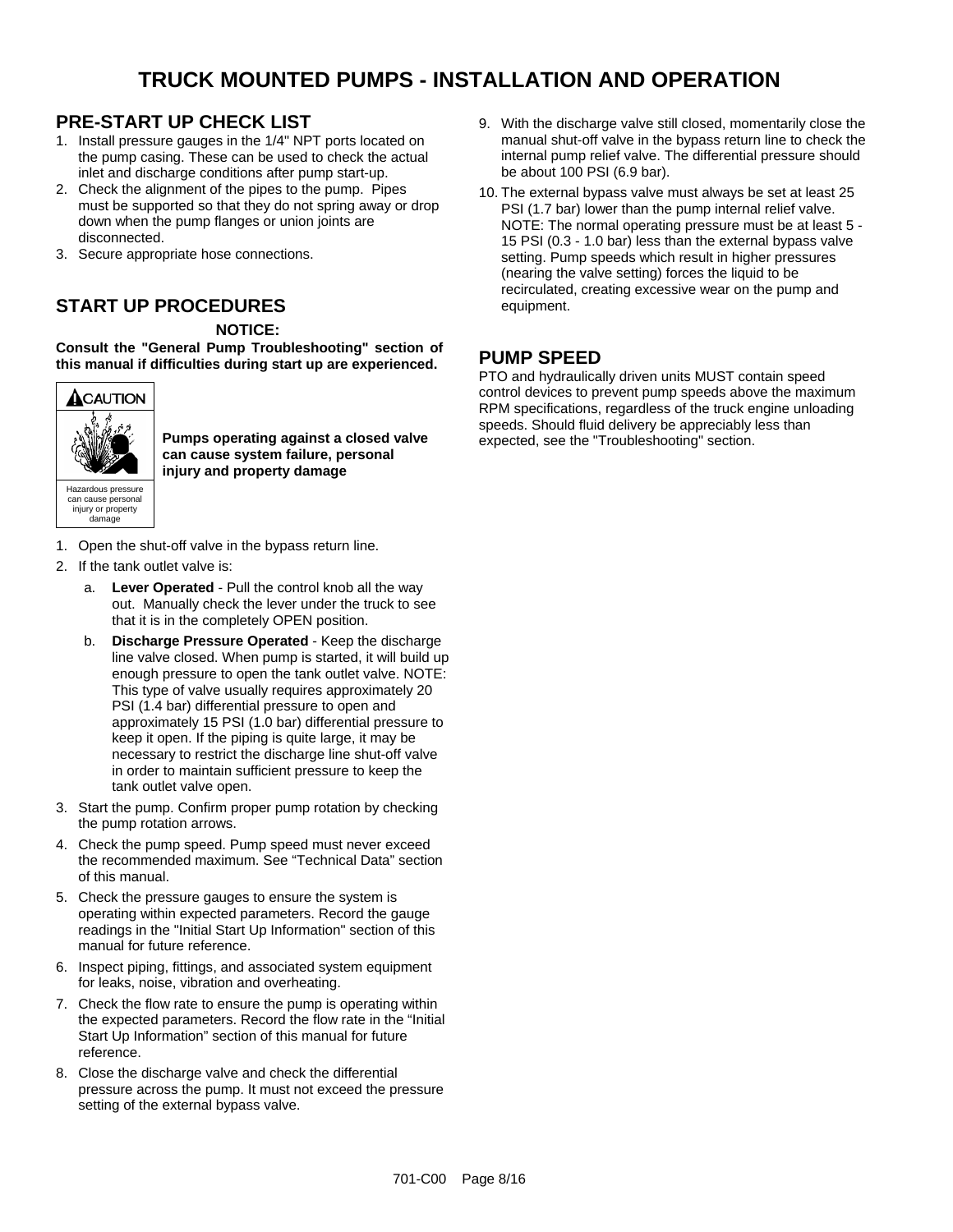## **MAINTENANCE**



### **NOTICE:**

**Maintenance shall be performed by qualified technicians only, following the appropriate procedures and warnings as presented in this manual.** 

## **STRAINERS**

Strainers must be cleaned regularly to avoid pump starvation. Schedule will depend upon the application and conditions.

## **LUBRICATION**

#### **NOTICE:**

**To avoid possible entanglement in moving parts do not lubricate pump bearings, hydraulic adapter coupling, gear reducer or any other parts while pump is running** 

Pump bearings and hydraulic motor couplings (if equipped) must be lubricated every three months at a minimum. More frequent lubrication may be required, depending on the application and the operating conditions.

#### **Recommended Grease:**

Dow Corning*® -* MOLYKOTE 44 DuPont*® -* KRYTOX GPL 203

#### **Greasing Procedure:**

- 1. Remove the grease relief fittings (76A) from the bearing covers (27) or hydraulic motor adapter (135).
- 2. SLOWLY apply grease with a hand gun until grease begins to escape from the grease relief fitting port. Discard excess grease in accordance with the proper codes and regulations.
- 3. Replace the grease relief fittings (76A).

DO NOT over grease pump bearings. While it is normal for some grease to escape from the grease tell-tale hole after lubrication, excessive grease can cause mechanical seal failure. The tell-tale hole is located in the head (20) between the bearing (24) and the mechanical seal (153).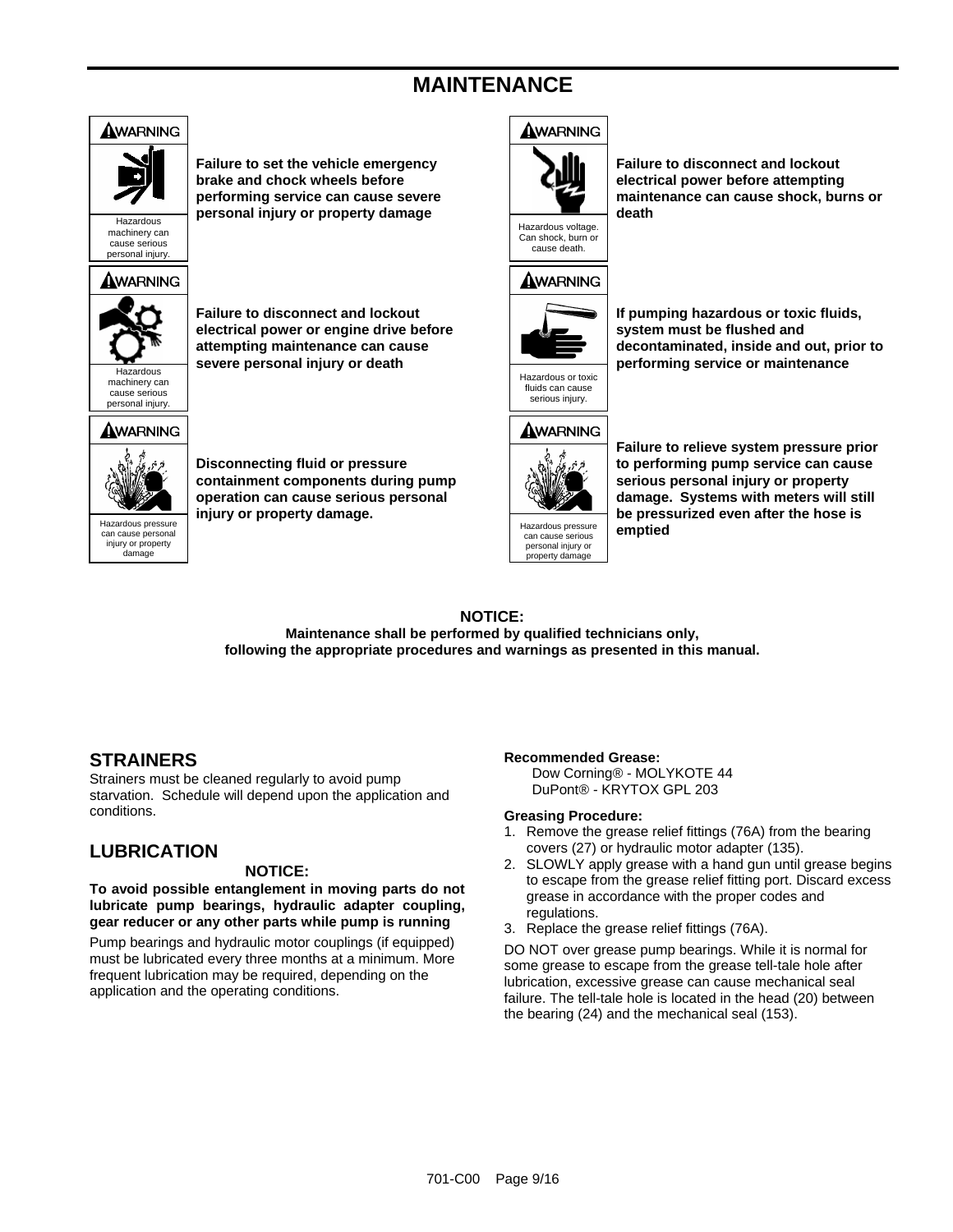## **MAINTENANCE**

## **VANE REPLACEMENT**

#### **NOTICE:**

**Maintenance shall be performed by qualified technicians only, following the appropriate procedures and warnings as presented in this manual.** 

- 1. Drain and relieve pressure from the pump and system as required.
- 2. Remove the head assembly from the outboard (nondriven) side of the pump according to steps 4 - 7 in the "Pump Disassembly" section of this manual.
- 3. Turn the shaft by hand until a vane (14) comes to the top (12 o'clock) position of the rotor. Remove the vane.
- 4. Install a new vane (14), ensuring that the rounded edge is UP, and the relief grooves are facing towards the direction of rotation. See Figure 8.
- 5. Repeat steps 3 and 4 until all vanes have been replaced.
- 6. Reassemble the pump according to the "Pump Assembly." section of this manual.



**Figure 8 – Vane Installation** 

### **PUMP DISASSEMBLY**

#### **NOTICE:**

**Follow all hazard warnings and instructions provided in the "maintenance" section of this manual.** 

- 1. Drain and relieve pressure from the pump and system as required.
- 2. Starting on the inboard (driven) end of the pump, clean the pump shaft thoroughly, making sure the shaft is free of nicks and burrs. This will prevent damage to the mechanical seal when the inboard head assembly is removed.
- 3. Remove the inboard bearing cover capscrews (28) and slide the inboard bearing cover (27) and gasket (26) off the shaft. Discard the bearing cover gasket.
- 4. Remove the outboard bearing cover capscrews (28) and slide the outboard bearing cover (27) and gasket (26) off the shaft. Discard the bearing cover gasket.
- 5. To remove locknuts and lockwashers (24A and 24B):
	- a. Bend up the engaged lockwasher tang and rotate the locknut (24A) counterclockwise to remove it from the shaft
	- b. Slide the lockwasher (24B) off the shaft. Inspect the lockwasher for damage and replace as required.
	- c. Repeat steps a and b on the opposite shaft end.
- 6. Remove the head capscrews (21) and carefully pry the head (20) away from the casing (12).
- 7. Slide the head (20) off the shaft. The head O-ring (72), bearing (24), mechanical seal stationary seat and stationary O-ring (153A & 153D) will come off with the head assembly. Remove and discard the head O-ring.
	- a. Remove the four disc machine screws and lockwashers (71A & 71B) to release the disc (71) from the head (20).
	- b. Carefully pull the rotating seal assembly, consisting of seal jacket (153C), rotating seal face and rotating O-ring (153B & 153E) from the head (20). Remove and discard the rotating O-ring.
	- c. Pull the bearing (24) from the housing in the head (20).
	- d. To remove the mechanical seal stationary seat (153A), use the blunt end of a screw driver to gently push the backside of the stationary seat from the head. Place a cloth under the seal to avoid damage. Be careful not to contact the polished face of the seal during removal. Remove and discard mechanical seal stationary O-ring.
- 8. Carefully pull the rotor and shaft (13) from the casing (12). While one hand is pulling the shaft, cup the other hand underneath the rotor to prevent the vanes (14) and push rods (77) from falling out. Carefully set the rotor and shaft aside for future vane replacement and reassembly.

#### **NOTICE**:

**The rotor and shaft weighs approximately 69 pounds (31 kg). Be careful not to pinch the hand under the rotor and shaft when removing from casing.** 

- 9. Lay the pump flat with the remaining head (20) facing upward to remove the head assembly mechanical seal (153) and disc (71) from the outboard side of the pump, as instructed in steps 6 - 7 above.
- 10. If necessary, remove the liner (41) by tapping around the outside diameter of the liner with a hard wood drift and a hammer until it is driven from the casing (12).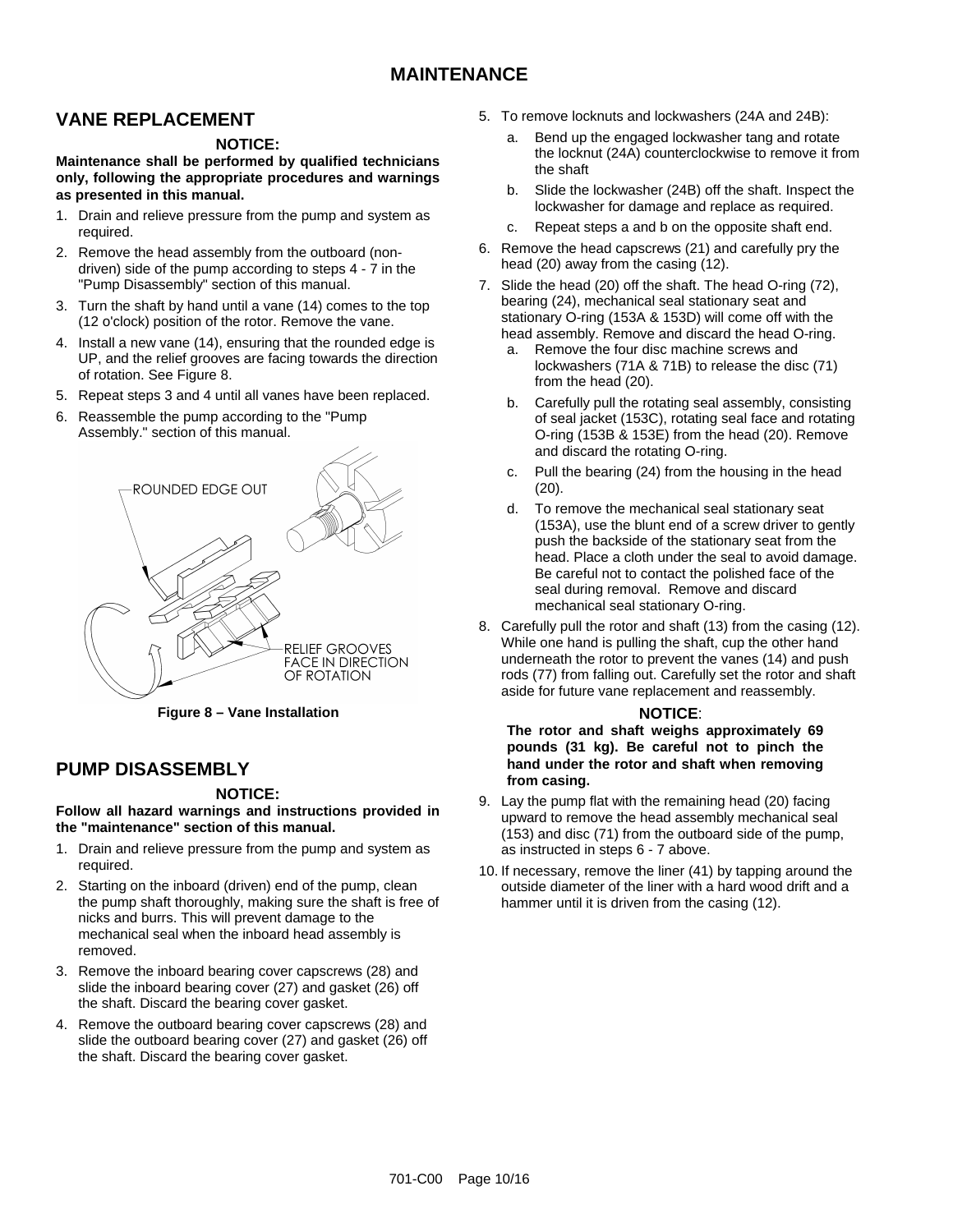## **PUMP ASSEMBLY**

Before reassembling the pump, inspect all component parts for wear or damage; replace as required. Wash out the bearing/seal recess of the head and remove any burrs or nicks from the rotor and shaft, and liner.

Reassemble the OUTBOARD side of the pump first:

- 1. Apply a small amount of grease to the liner key (74) to hold the key in place during liner installation. Install the liner key (74) in the groove on top of the liner (41).
- 2. Align the liner key (74) with the pump casing keyway and start the liner (41) into the casing (12) with the slots in the liner towards the INTAKE port, and the hole pattern in the liner towards the DISCHARGE port. Uniformly tap the outer edge of the liner with a rubber mallet to fully insert into the casing. NOTE: If the liner is installed backwards, it will restrict the port openings and cause cavitation, noise and loss of capacity.

#### 3. **MECHANICAL SEAL INSTALLATION**

#### **Stationary Seat -**

- a. Apply a small amount of motor oil in the seal recess of the head (20).
- b. Install a new stationary O-ring (153D) in the stationary seat (153A). Align the pin in the stationary seat with the slot in the head recess and push the seat fully into the seal recess with the polished face outward. Clean the polished face with a clean tissue and alcohol.

#### **Rotating Assembly –**

- a. Install a new rotating O-ring (153E) in the rotating seal face (153B). Clean the polished face with a clean tissue and alcohol. Place the polished face of the rotating seal against the face of the stationary seat in the head recess.
- b. Align the seal jacket assembly (153C) with notches of the rotating face and install jacket with the drive tangs of the jacket outward.
- 4. Place the disc (71) against the head (20) with disc relief hole located so that when the head is mounted on the pump with the "Blackmer" name in an upright position, the disc relief hole will be at the pump intake (see Figure 9). Install and tighten the disc machine screws and lockwashers (71A and 71B). The drive tangs of the seal jacket should protrude through the center hole of the disc.



Figure 9 - Disc Relief Hole Location

5. Install a new head O-ring (72) in the groove on the inside face of the head (20). Lay the O-ring flat and start in on one side of the groove, stretching ahead with the fingers, as shown in Figure 10.



Figure 10 – Head O-ring Installation

- 6. Carefully install the head assembly (20) on the pump casing (12). Rotate the head so that the drain hole, located at the back of the bearing cavity, faces downward when the pump is mounted for operation and the disc relief hole is located at the intake port. Install and uniformly tighten four head capscrews (21) 90o apart, torquing to 30 lbs ft (40.7 Nm).
- 7. Hand pack the ball bearing (24) with grease. See the "Lubrication" section for recommended greases.
- 8. Install the bearing (24) into the head recess. The bearing balls should face outward, with the grease shield inward. Ensure the bearing is fully and squarely seated in the head (20).
- 9. Turn the pump casing around to begin work on the opposite side of the pump.
- 10. Remove the vanes (14) and push rods (77) from the rotor and shaft assembly. Inspect for wear and damage, and replace as follows:
	- a. Apply a small amount of lubricating oil on the shaft between the shaft threads and the rotor.
	- b. Partially install the non-driven end of the rotor and shaft (13) into the open side of the pump casing (12).
	- c. Leave part of the rotor outside of the casing (12) so that the bottom vanes (14) can be installed and held in place as the push rods (77) are installed in the push rod holes of the rotor. Insert the new vanes into the rotor slots with the rounded edges outward, and the vane relief grooves facing TOWARDS the direction of rotation. See Figure 8.
	- d. After the bottom vanes and push rods are installed, carefully insert the rotor and shaft (13) fully into the casing (12) and through the installed head (20).
	- e. Install the remaining vanes (14) into the top positions of the rotor.
	- f. Turn the shaft by hand to engage the seal drive tangs.
- 11. Install the inboard head with O-ring (72) , mechanical seal (153), disc (71) and bearing (24) as instructed in steps 3 through 8.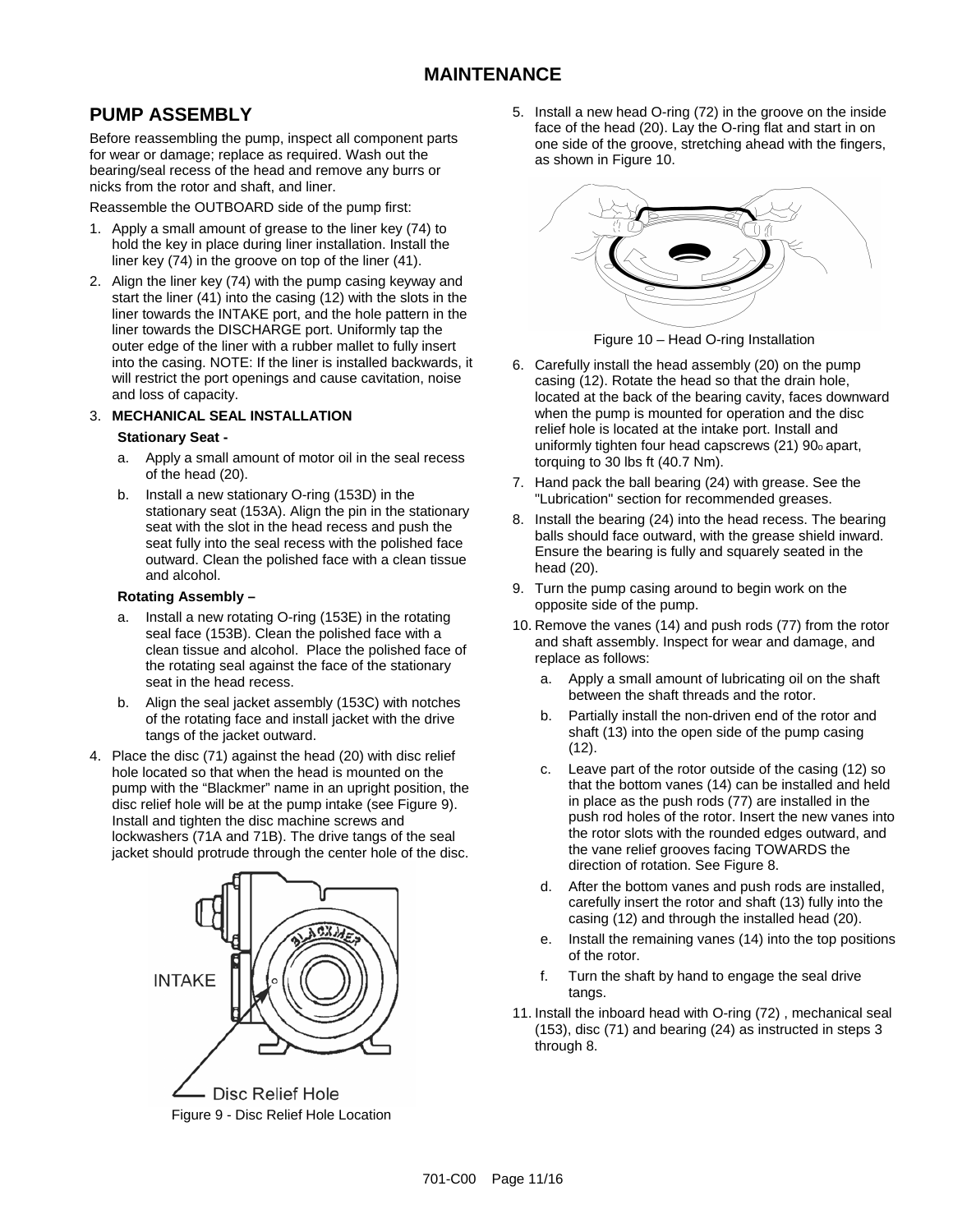## **MAINTENANCE**

12. Rotate the shaft by hand to engage the mechanical seal drive tangs, and to test for binding or tight spots. If the rotor does not turn freely, lightly tap the rims of the heads with a soft faced mallet until the correct position is found. Install all of the remaining head capscrews (21) for each head (20) and uniformly torque to 30 lbs ft (40.7 Nm).

#### **13. LOCKNUT ADJUSTMENT**

It is important that the bearing locknuts (24A) and lockwashers (24B) be installed and adjusted properly. Overtightening locknuts can cause bearing failure or a broken lockwasher tang. Loose locknuts will allow the rotor to shift against the discs (71), causing wear. See Figure 11.



Figure 11 - Locknut Adjustment

- a. On both ends of the pump shaft, Install a lockwasher (24B) with the tangs facing outward, followed by a locknut (24A) with the tapered end inward. Ensure the inner tang "A" of the lockwasher is located in the slot in the shaft threads, bending it slightly, if necessary.
- b. Tighten both locknuts (24A) to ensure that the bearings (24) are bottomed in the head recess. DO NOT overtighten and bend or shear the lockwasher inner tang.
- c. Loosen both locknuts one complete turn.
- d. Tighten one locknut until a slight rotor drag is felt when turning the shaft by hand.
- e. Back off the nut the width of one lockwasher tang "B". Secure the nut by bending the closest aligned lockwasher tang into the slot in the locknut. The pump should turn freely when rotated by hand.
- f. Tighten the opposite locknut (24A) by hand until it is snug against the bearing (24). Then, using a spanner wrench, tighten the nut the width of one lockwasher tang. Tighten just past the desired tang, then back off the nut to align the tang with the locknut slot. Secure the nut by bending the aligned lockwasher tang into the slot in the locknut. The pump should continue to turn freely when rotated by hand.
- g. To check adjustment, grasp the nut and washer with fingers and rotate back and forth. If this cannot be done, one or both locknuts are too tight and should be alternately loosened one stop at a time (.001" – 25 microns). Begin by loosening the locknut adjusted last.
- 14. Inspect the grease seal (104) for wear or damage and replace as required. Grease the outside diameter of the grease seal and push it into the inboard bearing cover (27) with the lip of the seal inward.
- 15. Attach a new bearing cover gasket (26) and the bearing cover (27) to the inboard head (20). Make sure the grease fittings (76) are accessible. Install and torque the bearing cover capscrews (28) to 30 lbs ft (40.7 Nm).
- 16. Install the grease seal (104) and bearing cover (27) on the opposite side of the pump per steps 14 - 15.
- 17. Attach the shaft protector (186) to the non-driven shaft end of double ended pumps.

### AWARNING



**Operation without guards in place can cause serious personal injury, major property damage, or death.** 

18. See "Pre-Start Up Check List" and "Start Up Procedures" sections of this manual prior to restarting pump operation.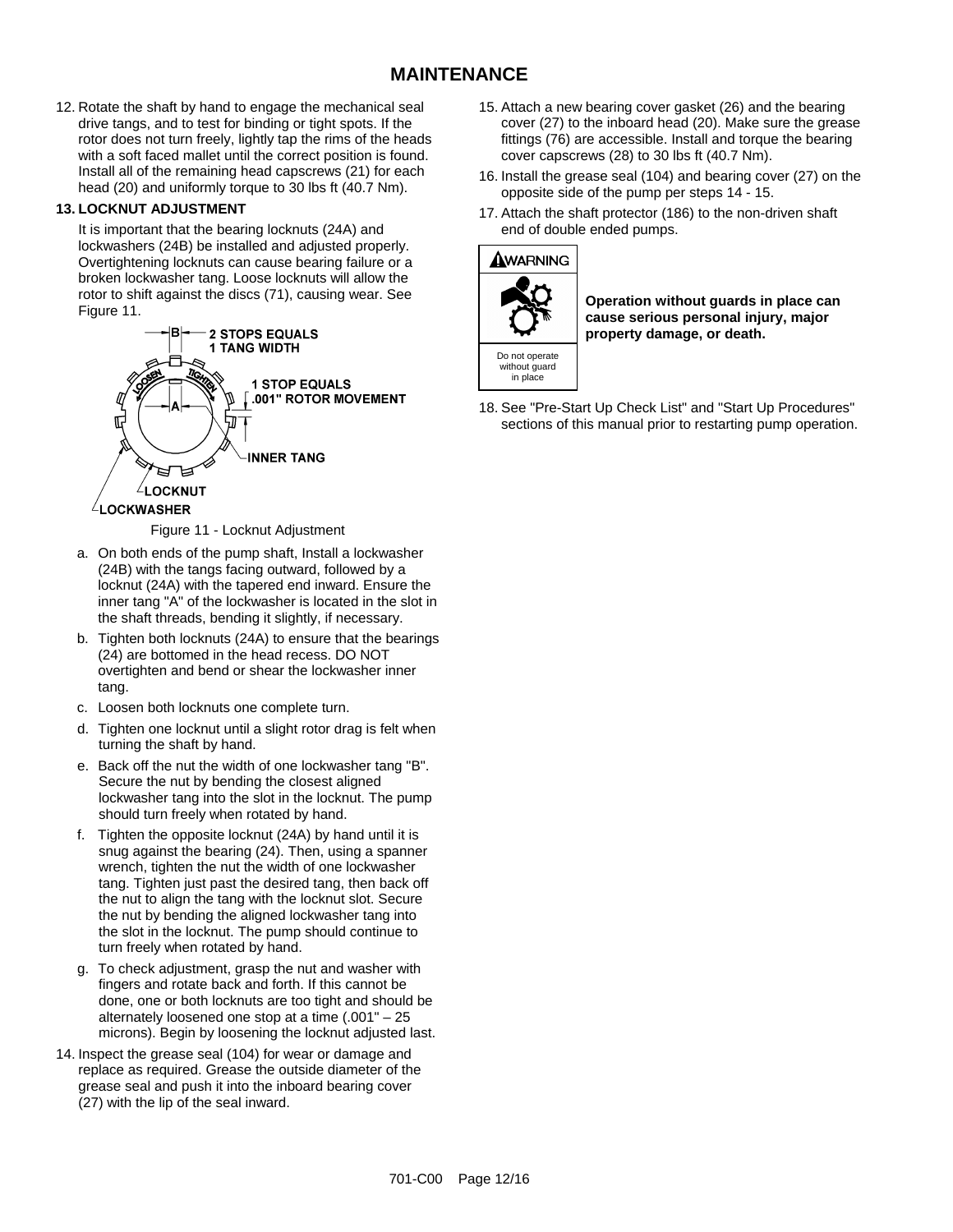## **TROUBLESHOOTING**

#### **NOTICE:**

### **MAINTENANCE SHALL BE PERFORMED BY QUALIFIED TECHNICIANS ONLY, FOLLOWING THE APPROPRIATE PROCEDURES AND WARNINGS AS PRESENTED IN THIS MANUAL.**

| <b>SYMPTOM</b>          | <b>PROBABLE CAUSE</b>                                                                                                           |
|-------------------------|---------------------------------------------------------------------------------------------------------------------------------|
| <b>Pump Not Priming</b> | 1. Pump not wetted.                                                                                                             |
|                         | Worn vanes.<br>2.                                                                                                               |
|                         | Internal control valve closed.<br>3.                                                                                            |
|                         | Strainer clogged.<br>4.                                                                                                         |
|                         | Inlet line or valves clogged or too restrictive.<br>5.                                                                          |
|                         | Broken Drive Train (truck mounted pumps)7<br>6.                                                                                 |
|                         | Pump vapor-locked.<br>7.                                                                                                        |
|                         | Pump speed too low for priming.<br>8.                                                                                           |
|                         | 9.<br>Relief valve partially open, worn or not seating properly.                                                                |
| <b>Reduced Capacity</b> | Pump speed too low.<br>1.                                                                                                       |
|                         | 2.<br>Internal control valve not fully open.                                                                                    |
|                         | 3.<br>Excessive restriction in the inlet line (i.e.: undersized piping, too many elbows & fittings,<br>clogged strainer, etc.). |
|                         | Damaged or worn parts (vanes, cylinder, or rotor).<br>4.                                                                        |
|                         | Excessive restriction in discharge line causing partial flow through the relief valve.<br>5.                                    |
|                         | Relief Valve worn, set too low, or not seating properly.<br>6.                                                                  |
|                         | 7.<br>External Bypass Valve set too low.                                                                                        |
|                         | 8.<br>Operating without a vapor return line.                                                                                    |
|                         | Vanes installed incorrectly (see "Vane Replacement").<br>9.                                                                     |
|                         | 10. Liner installed backwards.                                                                                                  |
| <b>Noise</b>            | 1. Excessive pressure drop on the pump due to:                                                                                  |
|                         | Undersized or restricted fittings in the inlet line.<br>a.                                                                      |
|                         | Pump speed too fast.<br>b.                                                                                                      |
|                         | Pump too far from fluid source.<br>c.                                                                                           |
|                         | Running the pump for extended periods with a closed discharge line.<br>2.                                                       |
|                         | Pump not securely mounted.<br>3.                                                                                                |
|                         | Improper drive line - truck mounted pumps (See "Pump Drive").<br>4.                                                             |
|                         | Misalignment of pump, reducer, or motor - base mounted pumps.<br>5.                                                             |
|                         | Bearings worn or damaged.<br>6.                                                                                                 |
|                         | Vibration from improperly anchored piping.<br>7.                                                                                |
|                         | Bent shaft, or drive coupling misaligned.<br>8.                                                                                 |
|                         | Excessively worn rotor.<br>9.                                                                                                   |
|                         | 10. Malfunctioning valve in the system.                                                                                         |
|                         | 11. Relief valve setting too low.                                                                                               |
|                         | 12. Liner installed backwards.                                                                                                  |
|                         | 13. Damaged vanes (see following category).                                                                                     |
| <b>Damaged Vanes</b>    | Foreign objects entering the pump.<br>1.                                                                                        |
|                         | Running the pump dry for extended periods of time.<br>2.                                                                        |
|                         | Cavitation.<br>3.                                                                                                               |
|                         | Excessive heat.<br>4.                                                                                                           |
|                         | Worn or bent push rods, or worn push rod holes.<br>5.                                                                           |
|                         | Hydraulic hammer - pressure spikes.<br>6.                                                                                       |
|                         | Vanes installed incorrectly (see "Vane Replacement").<br>7.                                                                     |
|                         | Incompatibility with the liquids pumped.<br>8.                                                                                  |
|                         |                                                                                                                                 |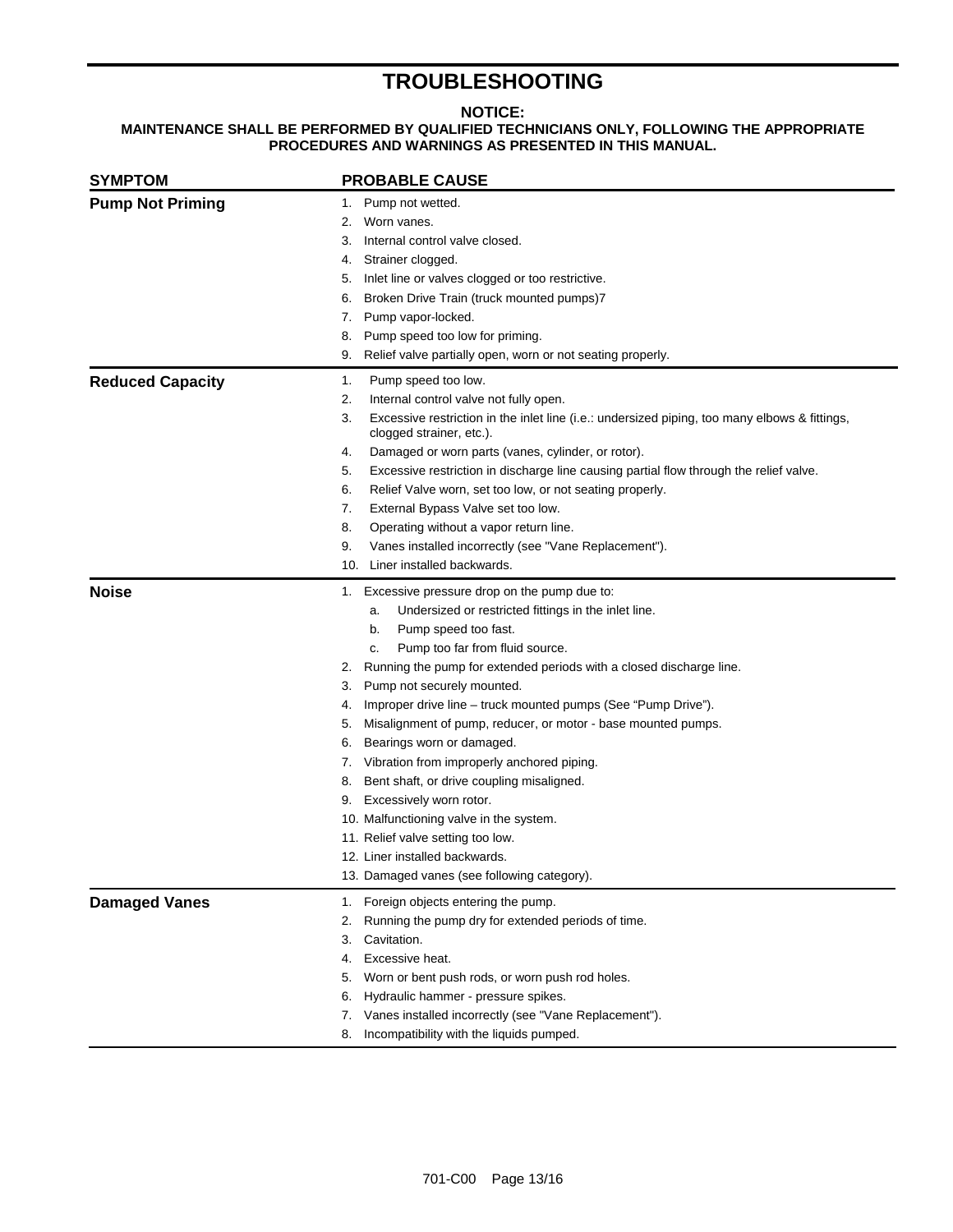# **TROUBLESHOOTING … continued**

| <b>SYMPTOM</b>                 | <b>PROBABLE CAUSE</b>                                                                                                                                                                                                                                                                                                              |
|--------------------------------|------------------------------------------------------------------------------------------------------------------------------------------------------------------------------------------------------------------------------------------------------------------------------------------------------------------------------------|
| <b>Broken Shaft</b>            | Foreign objects entering the pump.<br>Relief valve not opening.<br>2.<br>Hydraulic hammer - pressure spikes.<br>3.<br>Pump/driver, driveline/drive shaft misalignment.<br>4.<br>Excessively worn vanes or vane slots.<br>5.                                                                                                        |
| <b>Mechanical Seal Leakage</b> | O-rings not compatible with the liquids pumped.<br>O-rings nicked, cut or twisted.<br>2.<br>Shaft at seal area damaged, worn or dirty.<br>3.<br>Bearings overgreased.<br>4.<br>Excessive cavitation.<br>5.<br>Mechanical seal faces cracked, scratched, pitted or dirty.<br>6.                                                     |
| <b>Overload on Motor</b>       | Motor Horsepower not sufficient for application.<br>Improper wiring and/or low voltage to motor.<br>2.<br>Misalignment<br>3.<br>Excessive pressure or speed.<br>4.<br>Bearing locknuts adjusted improperly.<br>5.<br>Faulty or worn bearings.<br>6.<br>Rotor rubbing against discs or liner.<br>Dirty mechanical seal faces.<br>8. |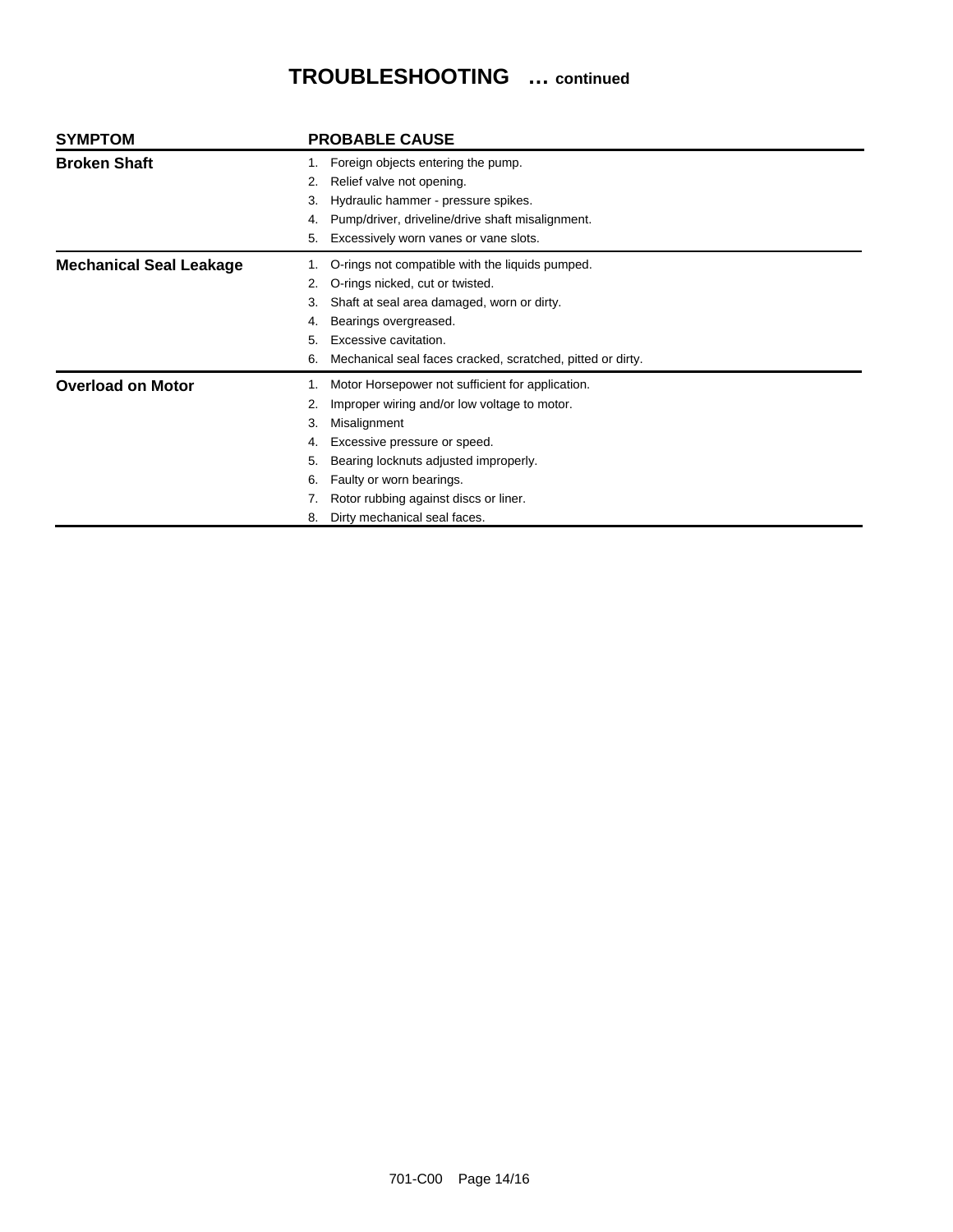## **NOTES**